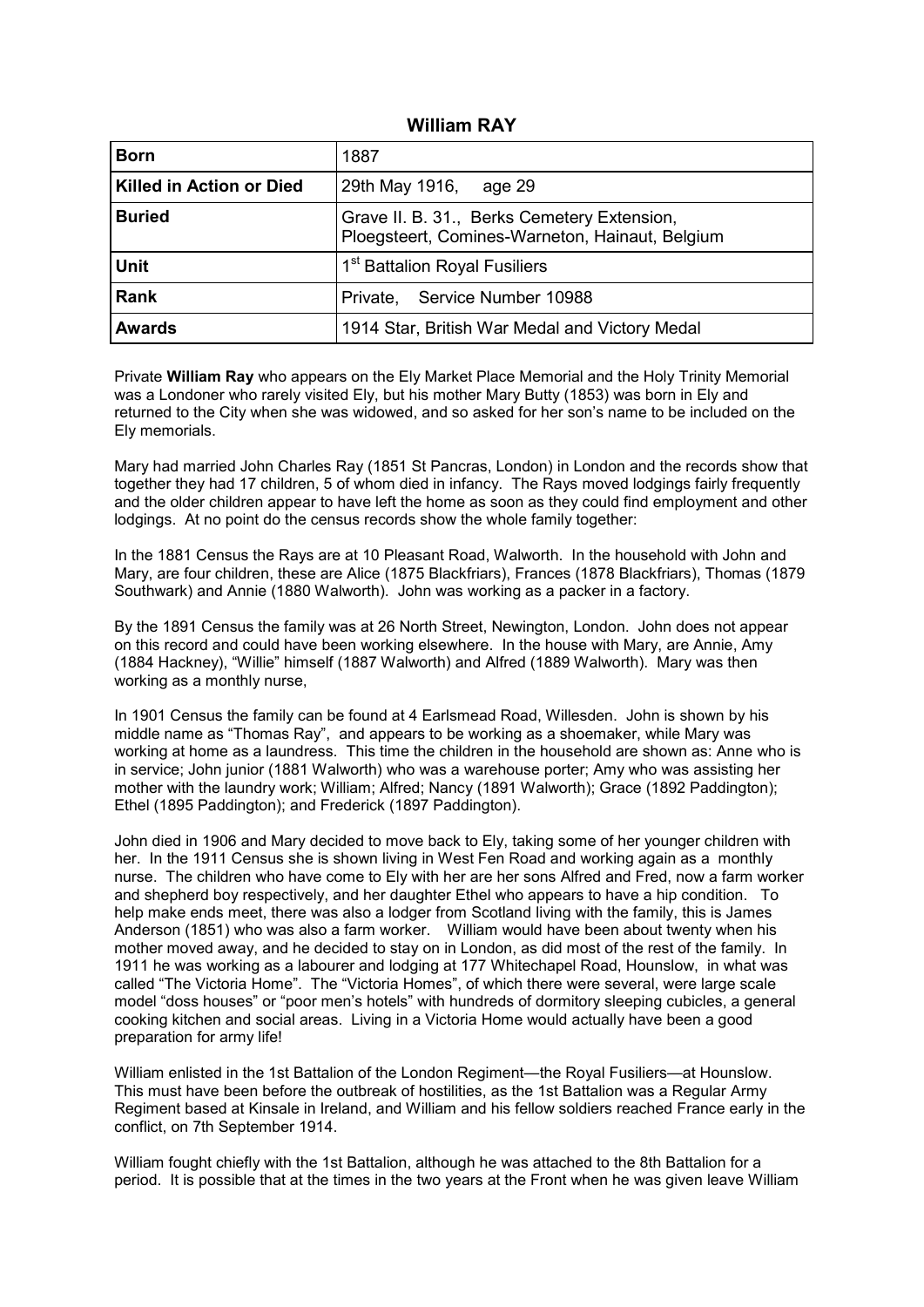would visit his mother in Ely. The 1st Battalion was in action at Hooge in 1915. In 1916 they suffered in the German gas attack at Wulverghem and then moved to The Somme. William was killed in action before the major battles of the Somme began, somewhere near Ploegsteert Wood, most of the casualties in this cemetery fell in minor engagements or day to day trench warfare.

Mary was sent her son's effects, which amounted to £1 9s and a further £10 in 1919. The message she requested for his gravestone was " Sleep on Dear Son in Your Soldier's Grave R.I.P."

.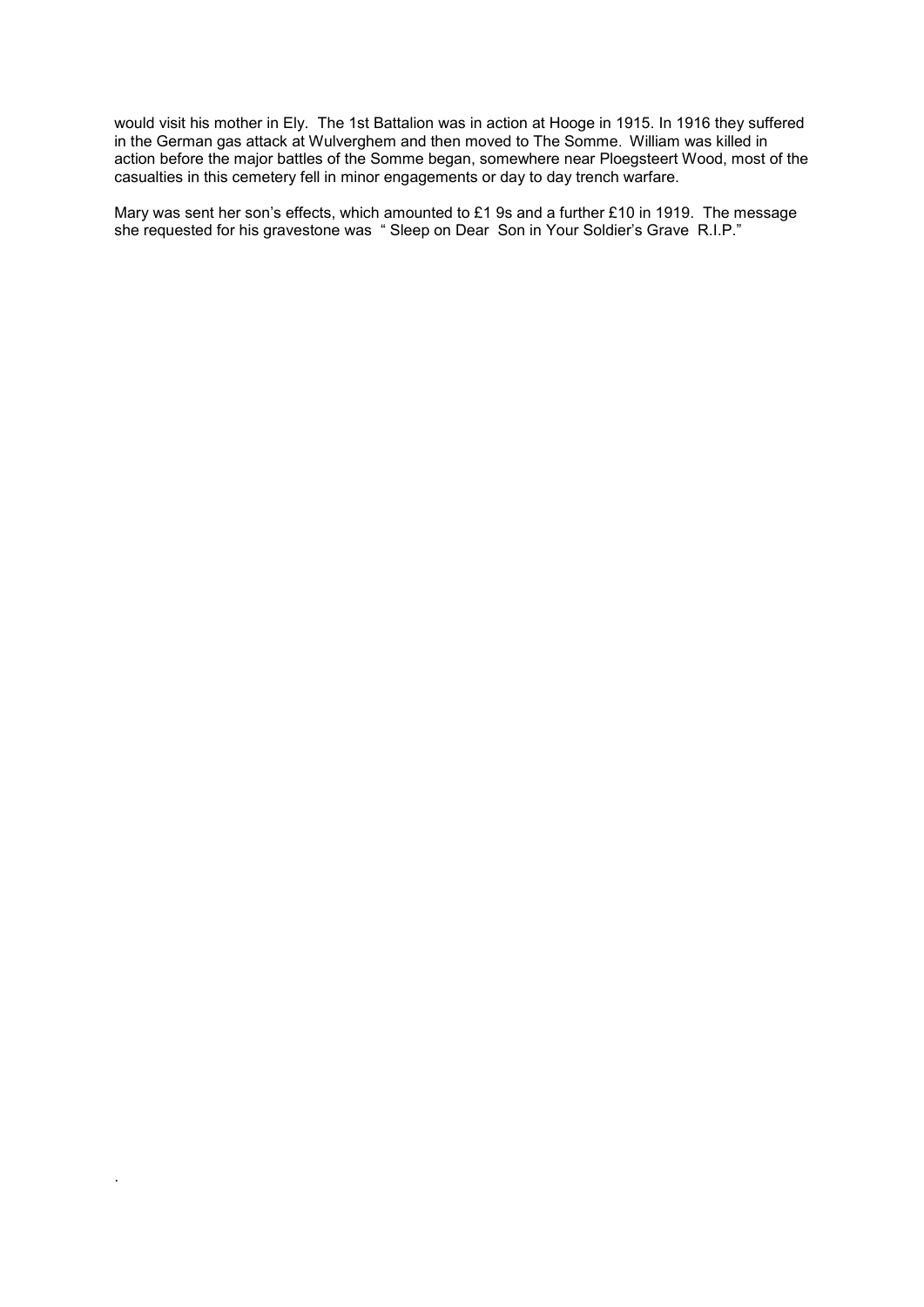#### **Ernest REED**

| <b>Born</b>                     | 1879                                                                                         |
|---------------------------------|----------------------------------------------------------------------------------------------|
| <b>Killed in Action or Died</b> | 20th September 1917,<br>age 38                                                               |
| <b>Buried</b>                   | Grave II. H. 10., Perth Cemetery (China Wall),<br>Zillebeke, leper, West-Vlaanderen, Belgium |
| <b>Unit</b>                     | 1 <sup>st</sup> Battalion Hertfordshire Regiment                                             |
| <b>Rank</b>                     | Private, Service Number 267408                                                               |
| <b>Awards</b>                   | British War Medal and Victory Medal                                                          |

**Ernest Reed** (1879) was born in Woodville, Derbyshire, and was one of the seven sons and one daughter of Walter Reed (1843 Ashley Woulds, Leicestershire) and Mary Jane Marlow (1843 Ashley Woulds, Leicestershire). The other Reed children were: George (1863 Littleworth, Leicestershire); Alice (1864 Woodville); Walter (1867 Woodville); Allen (1870-1872 Woodville); Thomas (1874 Boulthorpe Lane, Leicestershire); Harold (1878 Woodville); and James (1880 Woodville).

In 1881 the Reeds were living in Woodville Road, Ashley Woulds, —the village straddles the county boundaries of Derbyshire and Leicestershire, so records vary as to which county the Reed family belong to, or even what their actual birthplace is! Ernest's father Walter was a coal merchant.

Ernest's older brother Walter obtained employment as a commercial traveller based in London and Ernest joined him living in the capital and at the age of twelve became a junior clerk. In the 1891 Census the brothers can be found living in Miss Susan Shepton's lodging house in Elliott Road, Chiswick. The next census shows that Ernest was in fact a coal merchant's clerk, so it is possible that the brothers were working for their father, or an associate of their father.

The 1901 Census brings less good news of Ernest, as he appears as an inmate of Wandsworth Prison.

On 6th October 1909 Ernest married Minnie Eliza Edwards (1872 Tring, Hertfordshire) at the Presbyterian Church in Watford and they settled at first at 29 Denmark Street, Watford. Ernest was then working as a house agent. By the outbreak of war the couple had moved to Ely and were living at "Ivy Dene", Field Side, Broad Street, and Ernest was again working as a clerk. The couple had probably come to Ely as Ernest's sister Alice, now Mrs Simon Callan, was already living in Broad Street.

Ernest enlisted in November 1915. On his attestation papers he incorrectly gives his age as forty ( he may have been exaggerating his age for some time as his wife was five years older than himself). His height was 5 feet 10 inches.

Ernest served first with the Army of Reserve then was on Home Service with the Hertfordshire Regiment from 1st May to 23rd November 1916; he was finally sent to France on 24th November and joined up with his unit in the field on 7th December. Just over a month before he began his Home Service, in late March 1916, Ernest's wife Minnie had died, leaving him with a young daughter, Margaret. He made his sister Alice Margaret's guardian, and she drew the wife's "separation allowance" of 5s a week to help keep the child.

Ernest was soon back in England, as he was in hospital at Christchurch in Hampshire from 30th March to 2nd May 1917 with hepatitis. On 11th June 1917 Ernest was posted to the 5th Reserve Battalion of the Hertfordshire Regiment on Home Service, and was not sent back to the 1st Battalion in the Field until 23rd August 1917. Less than a month later he was killed in action. on the opening day of the Battle of the Menin Road Ridge when his battalion was in the line at Image Crescent.

Ernest's effects were divided amongst his siblings George, Walter, William, Alice and James who each received 7 shillings. Had she lived, Minnie would have received a pension of 7s a week and Alice requested this for Margaret's upkeep.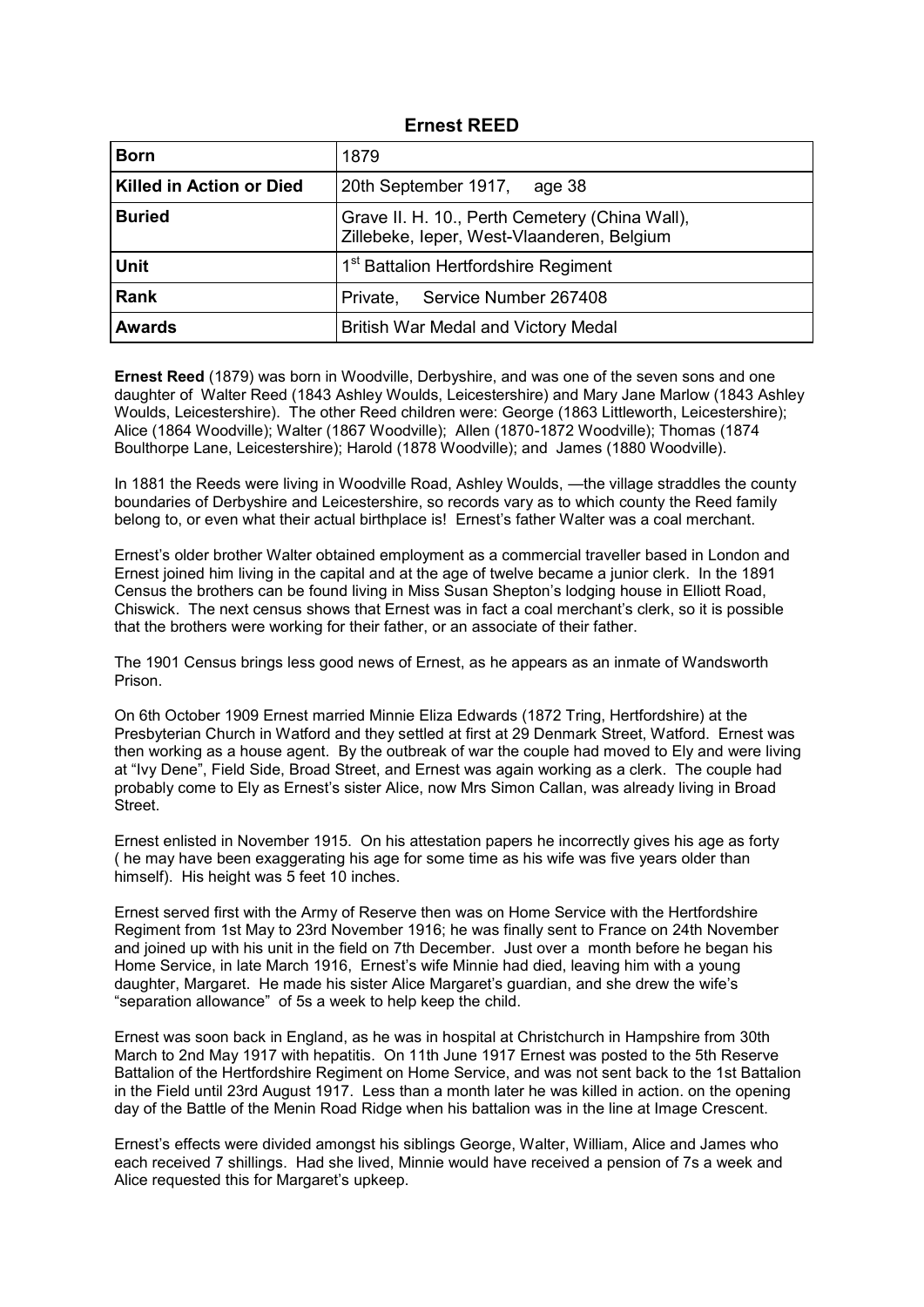Ernest was commemorated on the Ely Market Place Memorial and the Memorial in St Mary's Church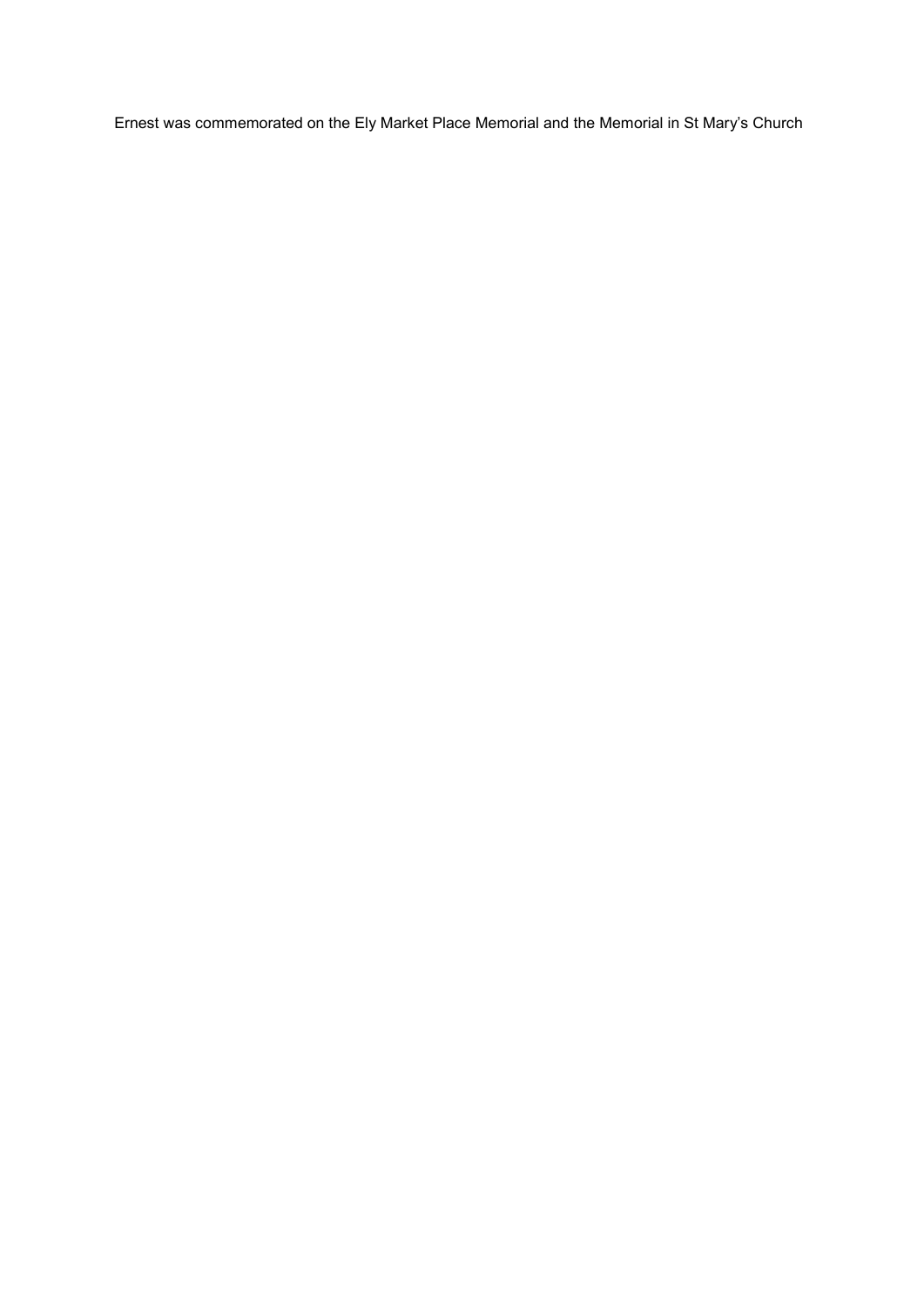#### **John William RICE**

| <b>Born</b>              | 1882                                                                         |
|--------------------------|------------------------------------------------------------------------------|
| Killed in Action or Died | 19th August 1917, age 35                                                     |
| <b>Buried</b>            | Grave II. K. 5., Noeux-Les-Mines Communal Cemetery,<br>Pas de Calais, France |
| <b>Unit</b>              | 'C' Special Company, Royal Engineers                                         |
| <b>Rank</b>              | Pioneer, Service Number 192767                                               |
| <b>Awards</b>            | 1914-15 Star, British War Medal and Victory Medal                            |

The Cambridge Independent Press of 21st September 1917 reads:

*"Mrs Rice, late of Prickwillow, and now of Histon, has received the sad news of the loss of her son, Pioneer J. Rice who was killed in action on the Western Front. Pioneer Rice was in the Royal Engineers, and was formerly a driver in the Royal Field Artillery. He had been in France for two years and five months, and during that time had performed many gallant deeds. His last visit to his mother was in February of this year, and the last letter his mother received from him was written on the day previous to his being killed. A letter from Pioneer Rice's officer to his mother states "Pioneer Rice was killed in action on the morning of August 19th. He was returning from the trenches with a comrade, and was in the open about a mile from the front line, when he was struck by a fragment from a chance shell and killed instantly. He was buried in the afternoon in the cemetery of a village some miles behind the lines, where the grave can be kept in order. The whole section attended the burial service as a mark of respect to him. He had been with me as officer ever since he joined the company, and I had cause to regard him as one of the steadiest, most reliable and courageous of the section. I trust that the knowledge that he died a soldier's death, honourably and fearlessly, doing his duty, may to some degree lessen the pain of your sad bereavement. "*

John William Rice was born in Prickwillow in 1882 to farm labourer James Rice (1861 Prickwillow) and Cinderella, aka Nellie, Willingham (1860 Prickwillow). John's younger siblings were: Elizabeth (1886 Prickwillow); Frances (1889 Prickwillow); Arthur (1892 Prickwillow); Rosetta (1894 Prickwillow); Florrie (1897 Queen Adelaide); and Ernest (1900 Queen Adelaide). James and Cinderella married in 1886 when their second child was on the way.

In 1891 the Rice family were at Shippea Hill. In 1901 they were living in tied accommodation on Clayway Farm on Third Drove outside Ely. James was a horsekeeper on the farm, and John was a yardman. In the 1911 Census the family was living on Littleport Road, Chettisham; John and Arthur were then general farm labourers, like their father, and Frances and Rosetta were working in a local shirt making factory. The family again moved together, this time to Pipers Hill, Ely Road, Littleport, which is where John was living, and working as a farm horseman, when he attested into the Royal



Field Artillery on 23rd January 1915 (service number 88155). As the newspaper article shows, the parents, at least, then moved on to Impington Farm in Histon.

John reached his artillery unit in May of 1915. He served with the Royal Field Artillery as a driver and came home just after Christmas on seven days furlough, when his Prickwillow friends described him in the paper as "very cheerful, had plenty of money and weighed a stone heavier than when he went out. (His unit) had a jolly Christmas billeted in an abandoned farmhouse and had turkey, fowls, roast beef and plum pudding, mince pies and cake."

John was transferred to the Royal Engineers in July of 1916 and posted to their Special Brigade on 18th July 1916. The "Special Brigade" were actually specialists in the use of four inch mortars which could be used for firing smoke and poison gas, or be used as incendiary devices.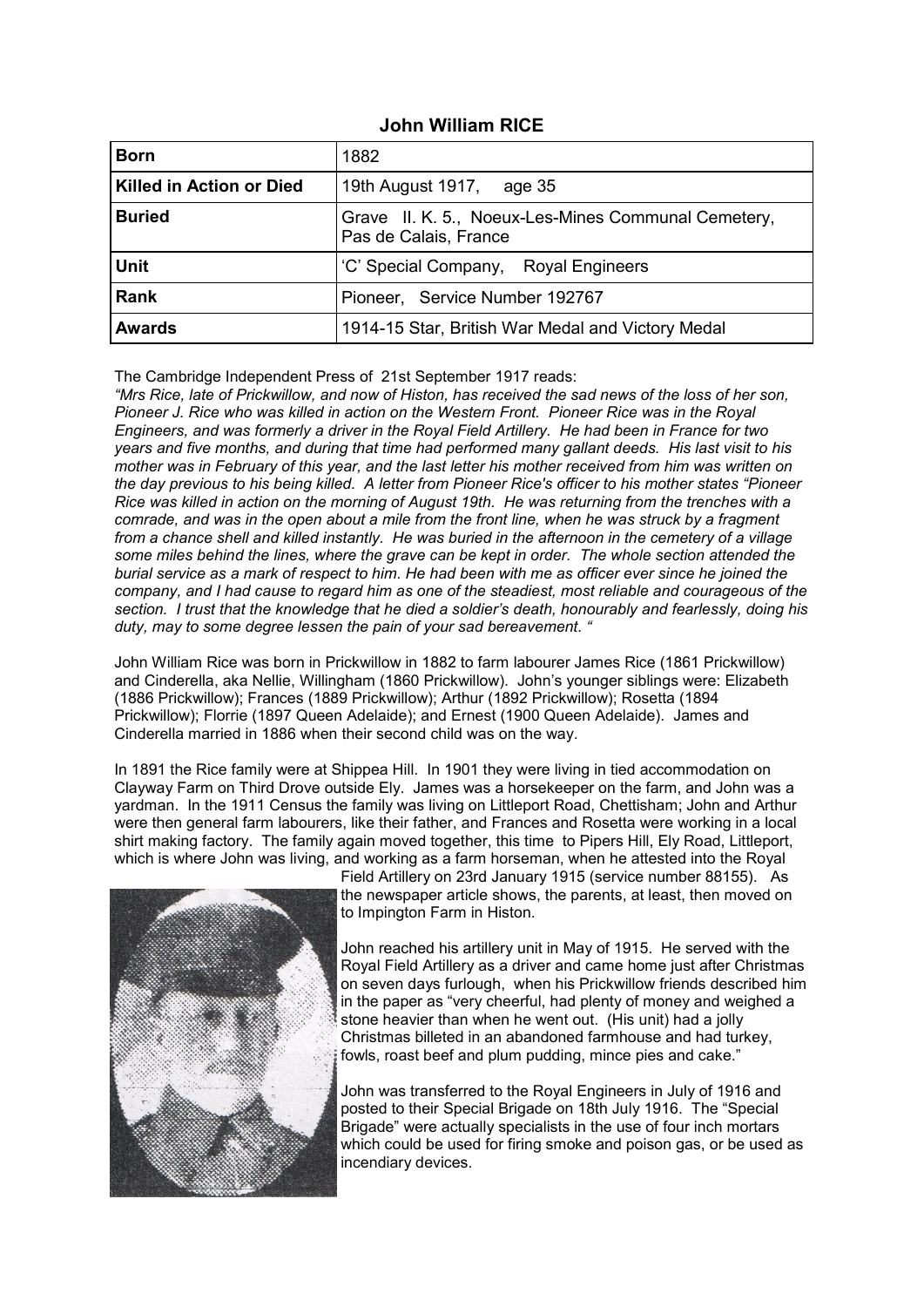John's death took place near Bethune; as the newspaper article shows, he was just one of the thousands struck down by chance shellfire.

John's effects amounting to £12 5s 5d were sent to his mother, with a further £11 10s in 1919. she asked for his gravestone to bear the simple message "Rest in Peace".

John is remembered on the Ely Market Place Memorial.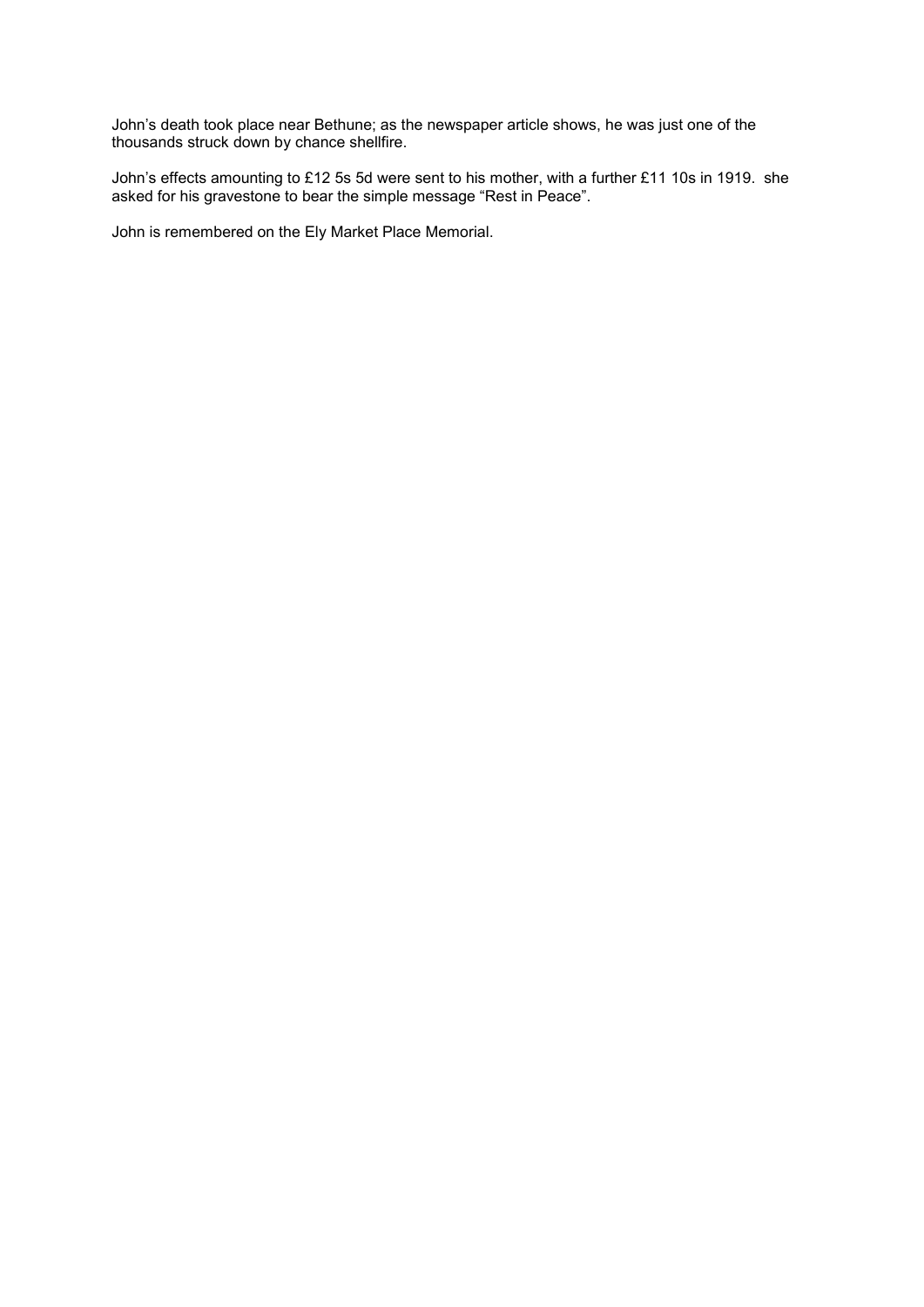## **Percy RICHARDS**

| <b>Born</b>                     | 1895                                                            |
|---------------------------------|-----------------------------------------------------------------|
| <b>Killed in Action or Died</b> | 16th September 1916,<br>age 21                                  |
| <b>Commemorated</b>             | Pier and Face 1 C and 2 A. Thiepval Memorial,<br>Somme, France. |
| <b>Unit</b>                     | 9 <sup>th</sup> Battalion Suffolk Regiment                      |
| <b>Rank</b>                     | Service Number 3/8807<br>Private,                               |
| <b>Awards</b>                   | 1914 Star, British War Medal and Victory Medal                  |

**Percy Richards** (1895 Ely) was the only son of Joseph Richards (1832 Frome, Somerset) and Zillah Webb (1856 Prickwillow). His parents had married when Joseph left the army and the family lived on Joseph's army pension. Percy had four older sisters: Edith (1886 Brompton, Kent), Lillian Zillah (1888 Ely), Adelaide Rose (1890 Ely), and Gertrude (1893 Ely). The Richards had started their married life in the Medway area, but after a few years came to live near Zillah's family, and in the 1901 Census can be found in Babylon, Ely.

There was more than twenty years difference in age between Joseph and his wife Zillah, and when he died in July 1904 at the age of seventy-two, his son Percy was just nine years old. The family moved across the river to Waterside, and in the 1911 Census it is just the widowed Zillah, Gertrude (now a domestic servant), and Percy who are living together—Percy was working as a draper's errand boy. Percy's other sisters had all found live-in jobs in service nearby; Lilian was a parlourmaid in the Emerys' home in Silver Street, Edith was in service with the Aylings in Broad Street, and Adelaide was a cook in Dr Beckett's household ("St Audreys").

Percy enlisted in the Army before the War and reached France with the 2nd Battalion of the Suffolk Regiment on 22nd October 1914. He became one of the thousands who died on the Somme, and is listed amongst the "Missing". It was almost another six months before his family were officially informed that he was not missing, but killed in action.

Percy is remembered on the Ely Market Place Memorial and the Memorial in St Mary's Church.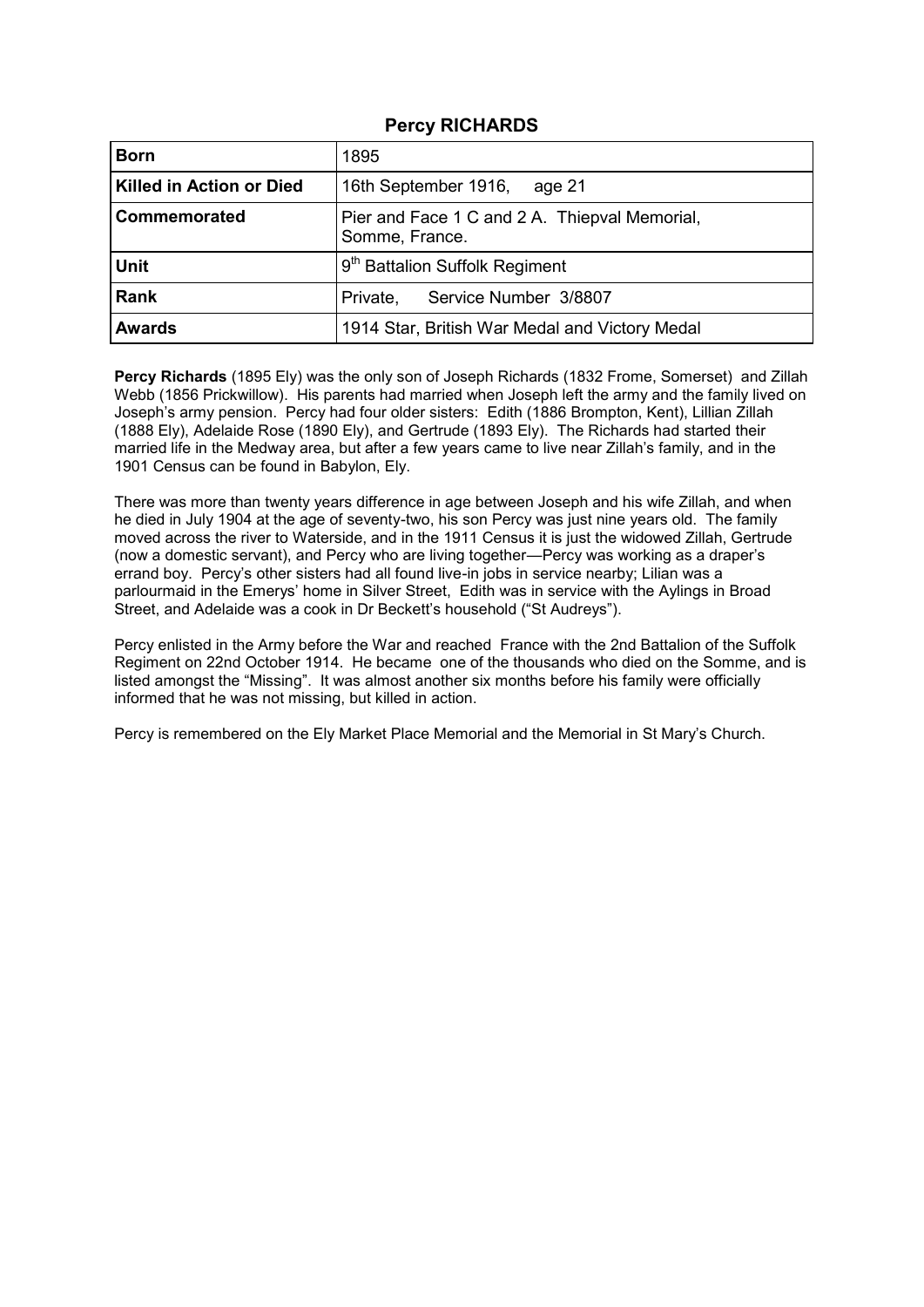## **George Henry "Alfred" ROLFE**

| <b>Born</b>                     | 1889                                                       |
|---------------------------------|------------------------------------------------------------|
| <b>Killed in Action or Died</b> | 5th February 1916, age 27                                  |
| <b>Buried</b>                   | Grave I. B. 25., Bur Spoilbank Cemetery,<br>Ypres, Belgium |
| <b>Unit</b>                     | 2nd Battalion, Suffolk Regiment                            |
| <b>Rank</b>                     | Private, Service Number 12823                              |
| <b>Awards</b>                   | 1914-15 Star, British War Medal and Victory Medal          |

**George Henry Rolfe** was born on Burnt Fen early in 1889 to sixteen year old Annie Rolfe (1872 Lakenheath—probably Burnt Fen) . Later that year Annie married Riley Gipp who appears to have been George's real father; two years later; in the 1901 Census George appears as George Henry Gipp, son of Riley Gipp (1870 Mildenhall).

In the 1891 Census the Gipps were living on Palmer's Farm, Prickwillow, where Riley was a farm worker. By 1901 they were at "Aldershot" (the name of the farm on which they were living and working) near Lakenheath. This census gives the younger Gipp children as: Maude (1891 Burnt Fen), Arthur (1893 Burnt Fen), Claude (1896 Burnt Fen), and William (1900 Littleport). This time Riley's name is shown as "Ranuel". George had left school and started farm work. In this and the following census the children's birthplaces should probably be understood to be on the Fens on the Cambridgeshire / Suffolk border, rather than the named towns.

In the 1911 Census the Gipps, still including George, can be found at 4 Redmere Terrace, Burnt Fen, near Littleport. George's father's full name is given on this census as "Raniel Ishmale Gipp". George's siblings are shown as Arthur, William, Bertha (1902 Mildenhall), Elsie (1905 Mildenhall), and Reggie (1911 Littleport). George's brother Claude had died in 1910. George and Arthur were farm workers like their father. Their sister Maude had gone into service on Tower Farm, Little Downham.

George's father Raniel aka Riley died late in 1911. In 1913 George's widowed mother Annie married a local widower and fellow farm worker, William James Halls (1867 Burnt Fen).

At the outbreak of the War George enlisted in Ely with the 2nd Battalion of the Suffolk Regiment and reached the Front on 27th July 1915. The battalion was engaged in the Actions of Hooge, and the Second Attack on Bellewaarde. George was killed in action in 1916 at `The Bluff` near Zillebeke, Ypres. The 2nd Suffolks were then in the Palingbeek area by the canal, having just relieved the 10th Royal Welsh Fusiliers in the trenches. George was the only casualty on that day (rarely, for an "Other Rank", he is named in the war diary) which suggests the most likely cause of death as sniper fire.

On his gravestone George's surname is spelt "Rolph" as this was the variant spelling of his real surname under which he had enlisted. (When a service was held at the growing market place war memorial in 1917 we see another variant of George's name listed on the service sheet— G.H. Ralphe.)

George's mother Mrs Anne Halls was sent his effects of £5 4s 8d and a further £6 in 1919. On the register of effects his death date is shown as 5th December 1916, but this is probably a clerical error with a "12" being substituted for a "2".

George is commemorated on the Ely Market Place Memorial under the surname Rolfe, which was the name under which his birth was registered, but not the name he answered to for most of his life. George's brother Arthur Gipp named a son (born 1919) "George Henry" after his own lost older brother.

Interestingly, when the family inserted an "In Memoriam" notice for George in the Ely Standard of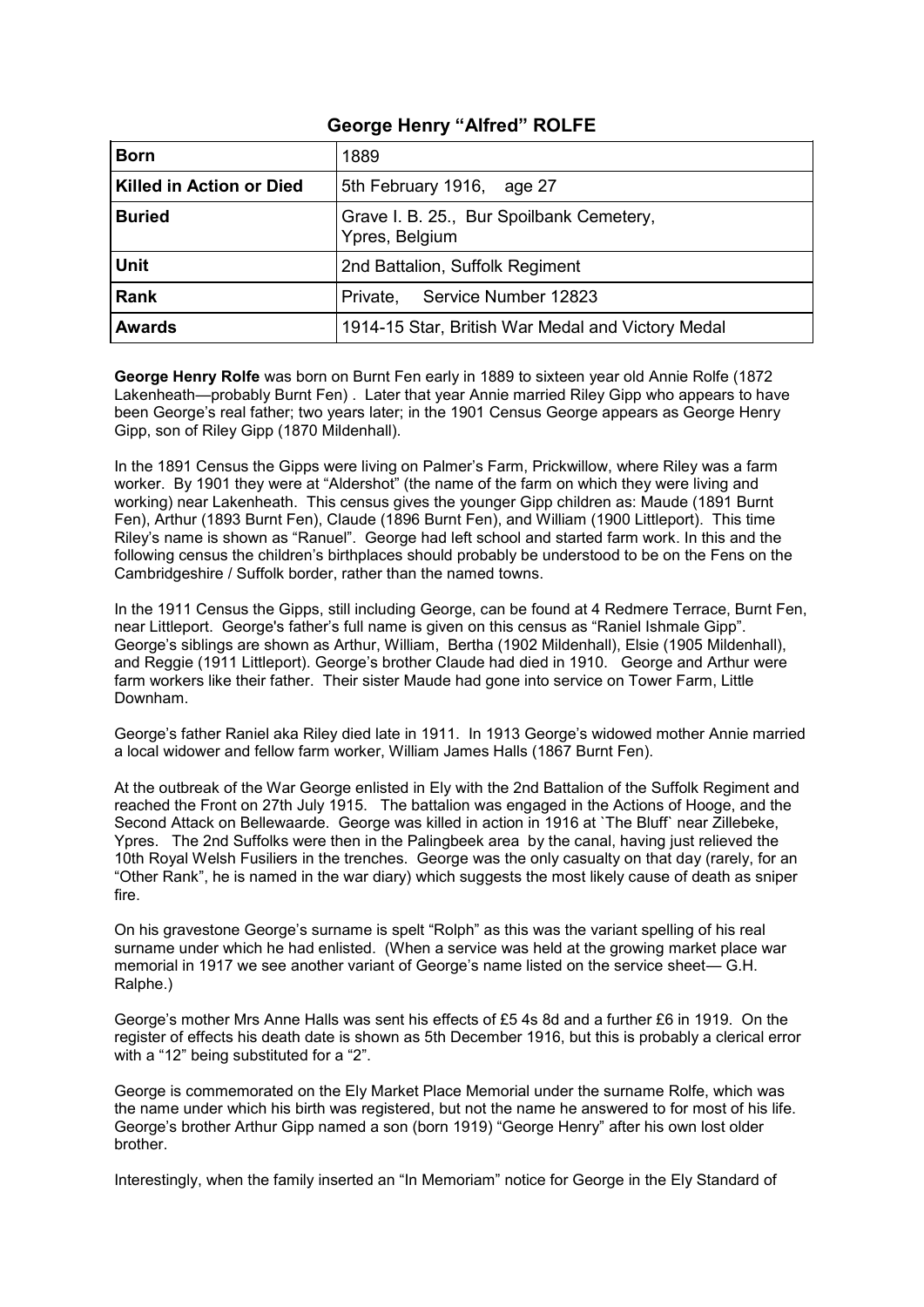1921 the form they used was "ROLPH In loving memory of our dear son Private Alfred Gipp…." which tells us that, despite all the versions of his name in formal documentation, to his family he was actually Alfred and known by the family name! He is remembered under his name of Alfred Gipp on the Kenny Hill Memorial and was also under this name on the Mildenhall Memorial, although here his name was one of twenty removed from the monument to make room for the casualties of World War Two. It must be unusual for a man to be on different monuments under different names—perhaps the family wanted to use the name he was known by where it would be seen by those who remembered him best, but were told, or decided, they must use his official name for the Ely Memorial. George / Alfred is not the only man on the Ely Memorial who is recorded under an official name instead of the name in common usage.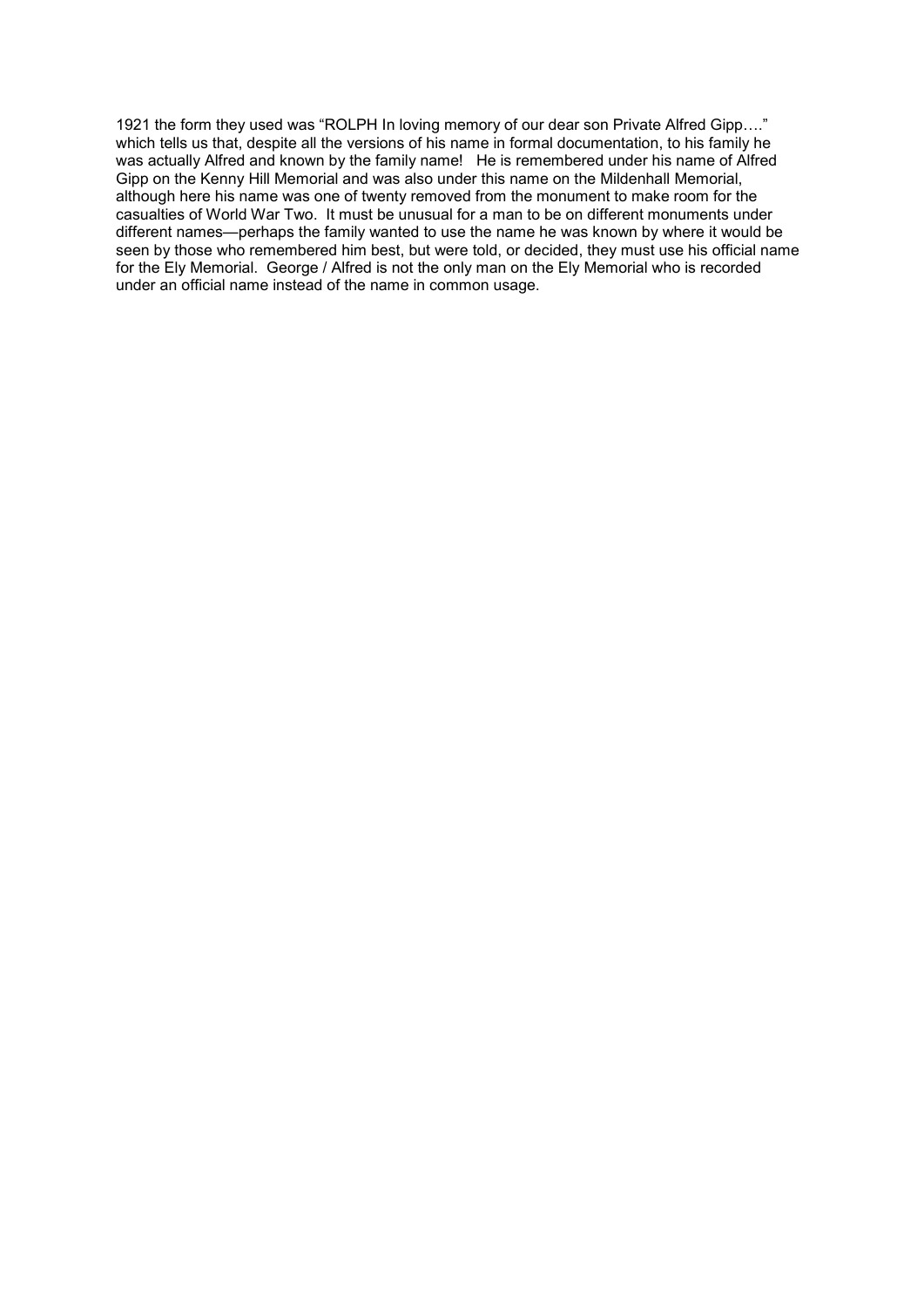## **Ernest Abner ROYAL**

| <b>Born</b>              | 1885                                                                  |
|--------------------------|-----------------------------------------------------------------------|
| Killed in Action or Died | 1st July 1916, age 31                                                 |
| Commemorated             | Pier and Face 6 B and 6 C., Thiepval Memorial,<br>Somme, France       |
| <b>Unit</b>              | 8 <sup>th</sup> Battalion East Surrey Regiment                        |
| <b>Rank</b>              | Lance Corporal, Service Number G/5301                                 |
| <b>Awards</b>            | Military Medal, 1914-15 Star, British War Medal and Victory<br>Medal. |

**Ernest Royal** was born in Brandon, Suffolk, in 1885, but spent his early life in Ely where his father John Royal (1850 Brandon) was one of the local milkmen. Ernest's mother was Lilian Jane Mason (1851 Holborn Hill, London). Ernest's siblings who were also born in Brandon were: Lydia (1874); Joshua (1876); John (1878); Miriam (1880); and Priscilla (1887). Ernest himself was registered at birth as "Abner Ernest Royal" but the family always used his second name.

At the time of the 1891 Census the family was living in Lynn Road, Ely, and Joshua and John were doing farm work while Lydia was a laundress. The Royals stayed in the Ely area for some years, as the youngest child of the family, Grace, was born in Soham (possibly in the Fens) in 1893. However, in the next census, in 1901, John and Lilian with Miriam, Ernest and Grace can be found living in a cottage on Earlham Road, Norwich; John was a yardman on a farm and Ernest was working as a general labourer, while Miriam was a housemaid.

Lilian died in 1903 and John married Mary Ann Sexton (1856 Stow Beden) in 1907. In the 1911 Census the family, now consisting just of John, Mary Ann and Ernest, was still in Earlham Road and Ernest and John were working together as cowmen on the farm.

Several of the Royals had married and even remained in the Ely area, and this will be the reason that Ernest is commemorated on the Ely Market Place Memorial and the Holy Trinity Memorial as he would certainly have returned to the area to visit them. He also appears to have been working on a farm in Cambridgeshire in 1914, as he enlisted in Wisbech. His sister Lydia had married Thomas Gale of Ely in 1896, although by 1911 the Gales were living in Bury St Edmunds. Joshua had married Rose Nicholas of Ely in 1901 and they were in Wood Green, London, where Joshua was working for the railways. John was also working for Great Eastern Railways, but he and his wife Esther (nee Cross) had remained in Ely and were living in Waterside.

Ernest mobilised with the East Surrey Regiment and reached France on 27th July 1915. he was killed in action at Montauben in the Battle of Albert, the opening battle of the Somme. He was a posthumous recipient of the Military Medal for bravery in the field, which was officially awarded on 28th July 1917. This had been for his actions on reconnaissance duty in late March and early April where he had been spying out German positions and activity.

Ernest's effects were sent to his father John and amounted to £4 8s 4d with a further £8 in 1919.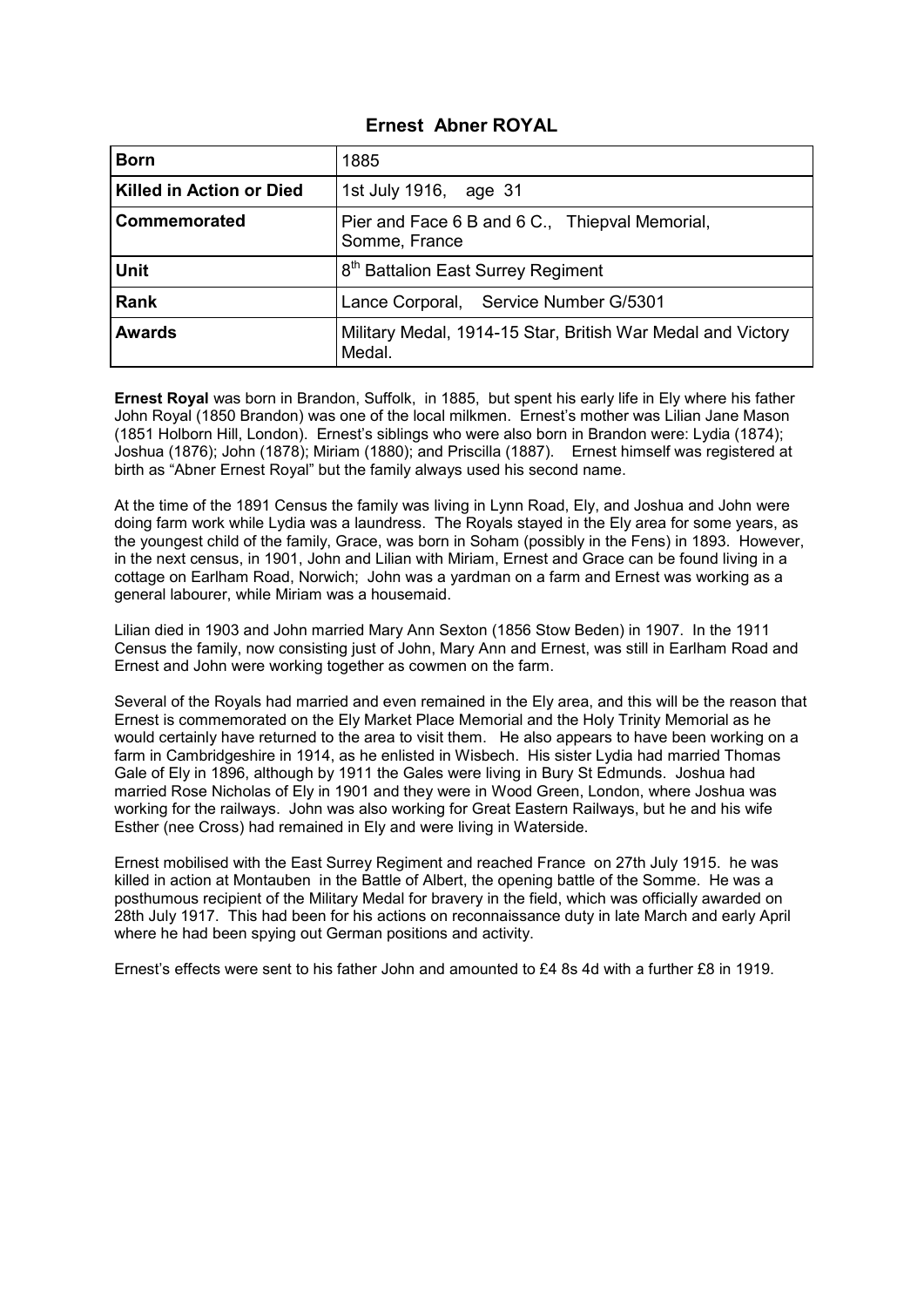# **George Frederick ROYAL**

| <b>Born</b>              | 1898                                                                                 |
|--------------------------|--------------------------------------------------------------------------------------|
| Killed in Action or Died | 20th November 1918, age 20                                                           |
| <b>Buried</b>            | Grave S. III. II. 8., St. Sever Cemetery Extension,<br>Rouen, Seine-Maritime, France |
| <b>Unit</b>              | 2 <sup>nd</sup> Battalion Suffolk Regiment                                           |
| <b>Rank</b>              | Private, Service Number 41402                                                        |
| <b>Awards</b>            | British War Medal and Victory Medal                                                  |



**George Frederick Royal** was the son of John Julian Royal (1877 Weeting, Norfolk) and Esther (nee Cross, 1877 Ely). He was born in Ely, as were his siblings Albert (1900), and Dorothy (1901). John Royal was a labourer in one of the Ely breweries and in 1901 the Royals lived in Broad Street, Ely. They then moved for a period to Newport in Essex where Daisy was born in 1902 and John in 1905. Thereafter they returned to Ely, where Arthur was born in 1906. A last baby, Benjamin, was born in November 1910 but lived only three days.

In the 1911 Census George can be found living with his widowed grandmother Rebecca Cross (1847 Prickwillow) on Waterside, Ely. Rebecca was working as a charwoman and also had a seventy– five year old widower, William Boarcock, lodging with her. George was still at school at this stage. The rest of the family were also living together in Waterside and John was employed as a railway porter by Great Eastern

Railways. As there were seven other members of the Royal family living in a four-roomed house, it is not surprising that George was "living out" with another member of the family.

George found employment as a "milk boy" for Mr S E Covill.

When George was conscripted in January 1917 he was placed in the Hertfordshire Regiment but then moved into the Bedfordshire Regiment, with whom he went out to France in the last week of August. After reaching the Front he served for a short period with the Cambridgeshires. A month later he was wounded in the left shoulder on 26th September and hospitalised in Lincoln. On his return to the Front he was placed in the 2nd Battalion of the Suffolk Regiment. In June 1918 George was wounded a second time, this time in the left hand.

George had the huge misfortune of surviving what was left of the War but dying in hospital at Rouen just over a week after the Armistice. The Cambridge Daily News of 29th November 1918 explained: *"Mr and Mrs Royal, Waterside, Ely, have been officially informed that their son, Pte. G.F. Royal, Suffolk Regiment, who had been ill with scarlet fever and bronchial pneumonia, passed away on November 20th. The news came as a great blow to the parents, after knowing that their son had seen the finish of the fighting, he had been previously wounded twice, having been in France six months. Pte. Royal was 20 years of age, and when called up was milk boy for Mr. Covill,"* 

George's father was sent his effects of £14 2s 1d.

John Royal and the family later moved into GER accommodation at Peterborough Crossing, Queen Adelaide. Here their youngest daughter Evelyn was born in 1919.

George is remembered on the Ely Market Place Memorial. His grave in Rouen bears the simple message "Gone But Not Forgotten".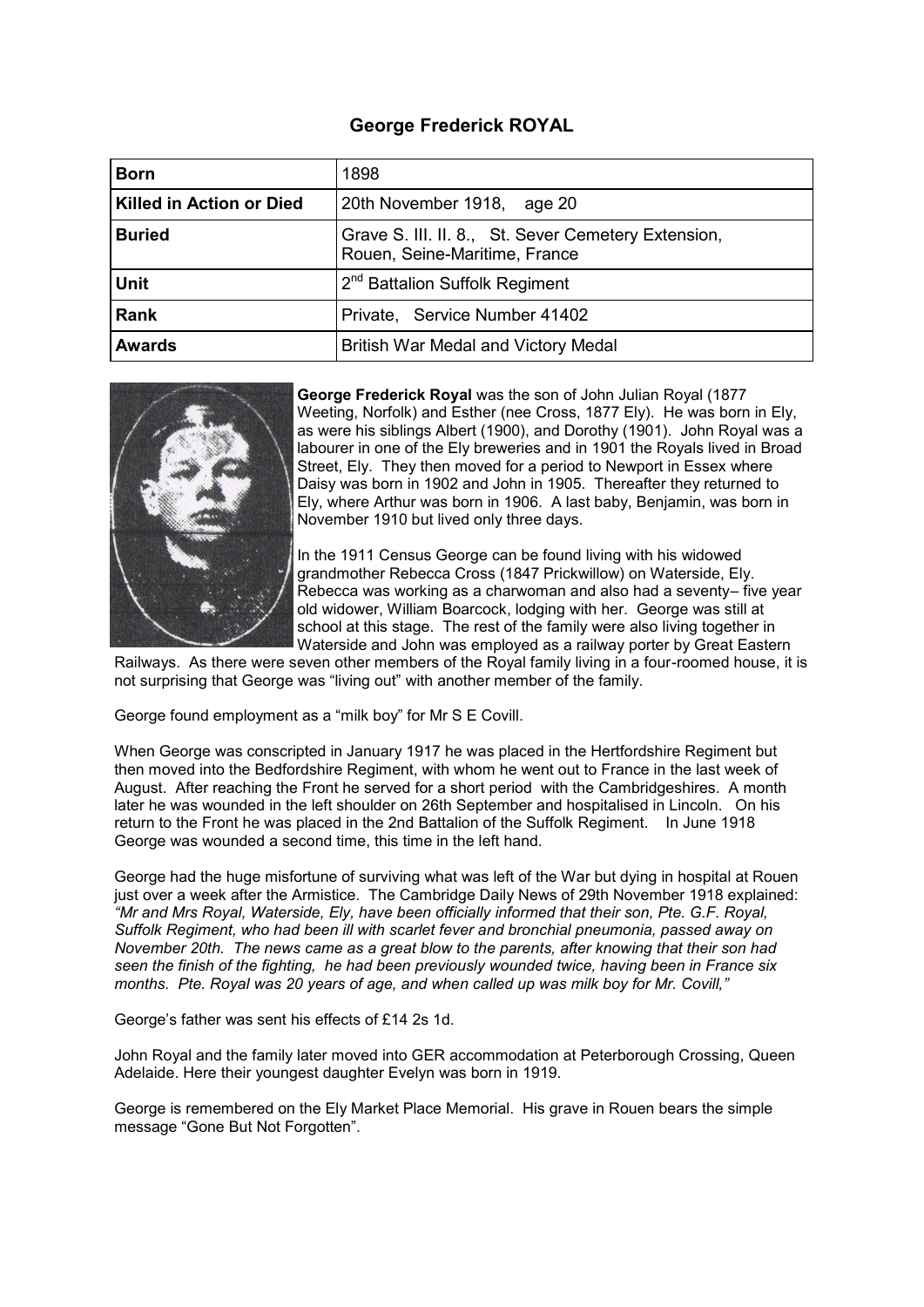## **Harold Thomas ROYSTON**

| <b>Born</b>              | 1898                                         |
|--------------------------|----------------------------------------------|
| Killed in Action or Died | 1st August 1916,<br>age 18                   |
| <b>Buried</b>            | Grave B. 859., Ely Cemetery                  |
| <b>Unit</b>              | 11 <sup>th</sup> Battalion, Suffolk Regiment |
| Rank                     | Service Number 15980<br>Private,             |
| <b>Awards</b>            | British War Medal and Victory Medal          |

The Cambridge Independent Press of 28th July read:

*"Pte H.T. Royston, Suffolks, son of Mr and Mrs Marshall, Silver Street, has been seriously wounded. His injuries consist of two broken legs, a fractured back, and a bullet wound in his body."*  Harold did not survive his injuries; he was brought back to England and died in the military hospital at Edmonton. He was returned to his home, and buried in Ely Cemetery.

**Harold** was the eldest son of John Thomas Royston (1866 Ely) and Rose Hannah Dunham (1872 Manea). When the 1901 Census was taken three year old Harold was in hospital in Cambridge. His parents and his younger brother Herbert (1901 Ely) were then living in Parade Lane, Ely. John was working as a "vermin destroyer". The family later moved to Cambridge Road.

While in Ely the family attended the Countess of Huntingdon Church where Harold was a member of the Sunday School. The family kept a framed copy of the Ten Commandments which had been given to Harold by his Sunday School teacher, Mr Bearcock.

Harold's brother Herbert died in October 1904 and this was followed by the death of his father John in August 1905; just a few months later his mother Rose married Samuel Marshall (1876 Fridaybridge, Cambridgeshire). Samuel was a farm worker, and the family live on Burnt Fen where their son Fred Marshall was born in 1909. In the 1911 Census they had moved again and were living in a three roomed cottage on Gedney Marsh near Holbeach, Lincolnshire; there was also a new baby in the house, one month old Constance. Harold was listed on the census return with his stepfather's surname of Marshall.

As the newspaper account shows, the Marshalls had moved back to Ely and were living in Silver Street. When soldiers and a bugle band came to Ely Fair on a recruiting drive in November 1914 for the new 11th Suffolk Regiment Harold enlisted with his friends. Harold enlisted under his original surname of Royston.

The 11th Battalion of the Suffolk Regiment reached France in January 1916 and was part of the Battle of Albert, the Battle of Bazentin Ridge, and the Battle of Pozieres Ridge. It was probably in this last battle that Harold received the horrific wounds which cost him his life; he had both legs broken, his back was fractured and he had also been shot.

Rose was sent Harold's effects which consisted of £4 12s 10d with a further £8 in 1919.

Harold was the first casualty of the War to be buried in Ely Cemetery. Families drew their house blinds along the route from Silver Street to the cemetery. The burial was attended by members of the Volunteer Training Corps, wounded soldiers from the hospital and any Ely men home on leave. The stretcher bearers of the VC carried the coffin under the command of Sergeant Lown. Floral tributes included one from the Bishop and Mrs Chase (an event so remarkable in itself that this was the sub-heading of the newspaper article on the funeral). However, the ceremony did not include the usual military honours, such as firing a volley over the grave or sounding the Last Post, and this caused comment in the Letters Pages of the Ely Standard. (Later burials at the cemetery *did* include these ceremonials.)

Harold was commemorated on the Ely Market Place Memorial and also the Memorial in St Mary's Church. By the time these memorials were created his mother and stepfather had moved to Station Road, Great Wilbraham.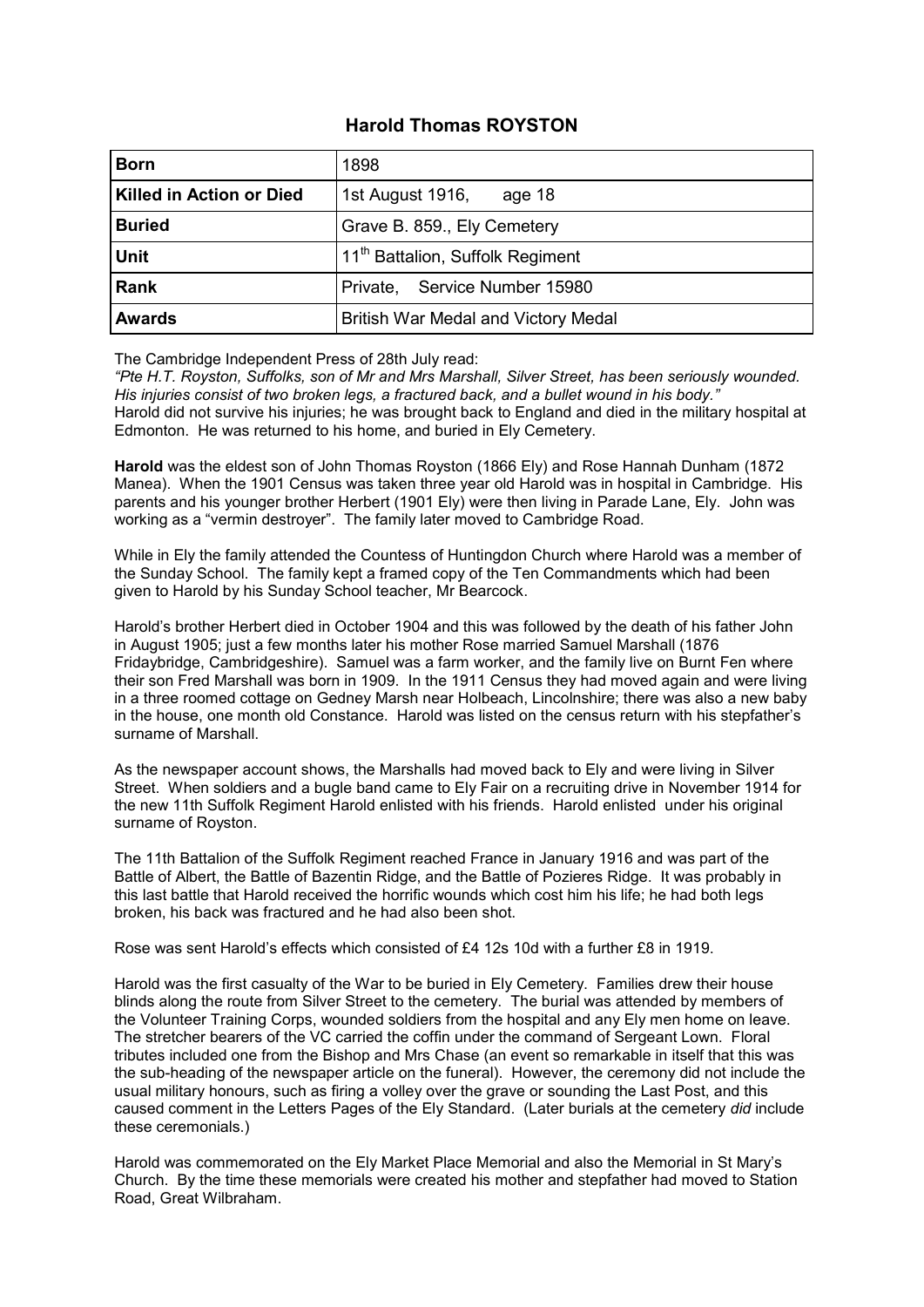## **Frederick RUMBELOW**

| <b>Born</b>                     | 18th April 1887                                  |
|---------------------------------|--------------------------------------------------|
| <b>Killed in Action or Died</b> | 3rd May 1917, age 27                             |
| Commemorated                    | Bay 7., Arras Memorial,<br>Pas de Calais, France |
| <b>Unit</b>                     | 12 <sup>th</sup> Battalion Middlesex Regiment    |
| Rank                            | Private, Service Number G/29787                  |
| <b>Awards</b>                   | British War Medal and Victory Medal              |

**Frederick Rumbelow** was born in Clayway Drove, Queen Adelaide, which was the family home of the Rumbelows for over forty years. His father was John Rumbelow (1848 West Row, Mildenhall, Suffolk) who worked for Great Eastern Railways as a labourer and platelayer for all his working life. His mother was Sarah Oakey (1854, Nornea, Ely). The Rumbelows were a large family, as the census records show:

1891 Census—the household was made up of John and Sarah and their children Tom (1874), Arthur (1876), Edward (1878), Alice (1881), Harry (1883), Eliza (1885), Frederick (1887), and Annie (1889). Frederick's older brothers Tom, Arthur and Edward were all farm workers. Two older sisters Emma (1871) and Mary (1872), who were both born in Chettisham, had already moved out of home.

1901 Census -John and Sarah had five children at home, these were Edward who was a railway platelayer, Henry who was a railway porter, Frederick who had found employment as a farm worker, Anne and their youngest son Sidney (1894).

By the 1911 Census John and Sarah had Henry and Frederick left at home. Also in the house were Frederick's widowed sister Alice, now Mrs Scott, and her two sons who had been born in Enfield, London—Arthur (1904) and Cecil (1900). John was still working on the railways, and Frederick and Henry were still farm workers, while Alice was contributing to the family income as a charwoman.

On 7th October 1911 Frederick married Hilda Mason (1889 Manea) at Manea and they set up home at 43, New Barns Rd., Ely, (later 4 New Barns Road) Their daughter Grace was born in 1912 , followed by their sons John (1913) and Frederick (1916). After his marriage Frederick worked as a maltster and the family lived in the Council Cottages.

Frederick's father John died on 27th December 1915 when he was hit by a train. The detailed newspaper report makes for gruesome reading: *"An Ely platelayer named John Rumbelow was cut to pieces near the Ely Junction North Signal Box. He was working in the line with other platelayers and it appears that, owing to the gale which was blowing, they did not hear the train approaching…. he had been a platelayer for 41 years...he had lost the sight in his right eye..he ruptured himself when* 



*lifting a rail some twenty years ago… verdict accidental death."*

When Frederick was called up in May of 1916 he served with the Middlesex Regiment on the Somme and as part of the Arras Offensive. About ten weeks after he arrived in France, Frederick went missing in action on the first day of the Third Battle of the Scarpe in May 1917, but it was not until March of 1918 that Hilda was finally notified that he was presumed dead. When he went missing the letter sent to Hilda read: *"We attacked in the early hours of May 3rd and on holding a roll call after a very severe battle no trace could be found of your husband….a good soldier, cool in action, always willing to lend a hand in a tight corner."*  This was the early morning attack on Cherisy where the battalion was driven back in some disarray by heavy machine gun fire. They were fighting alongside the 7th Buffs, and Ely man William Lee died in the same action as Frederick as a result.